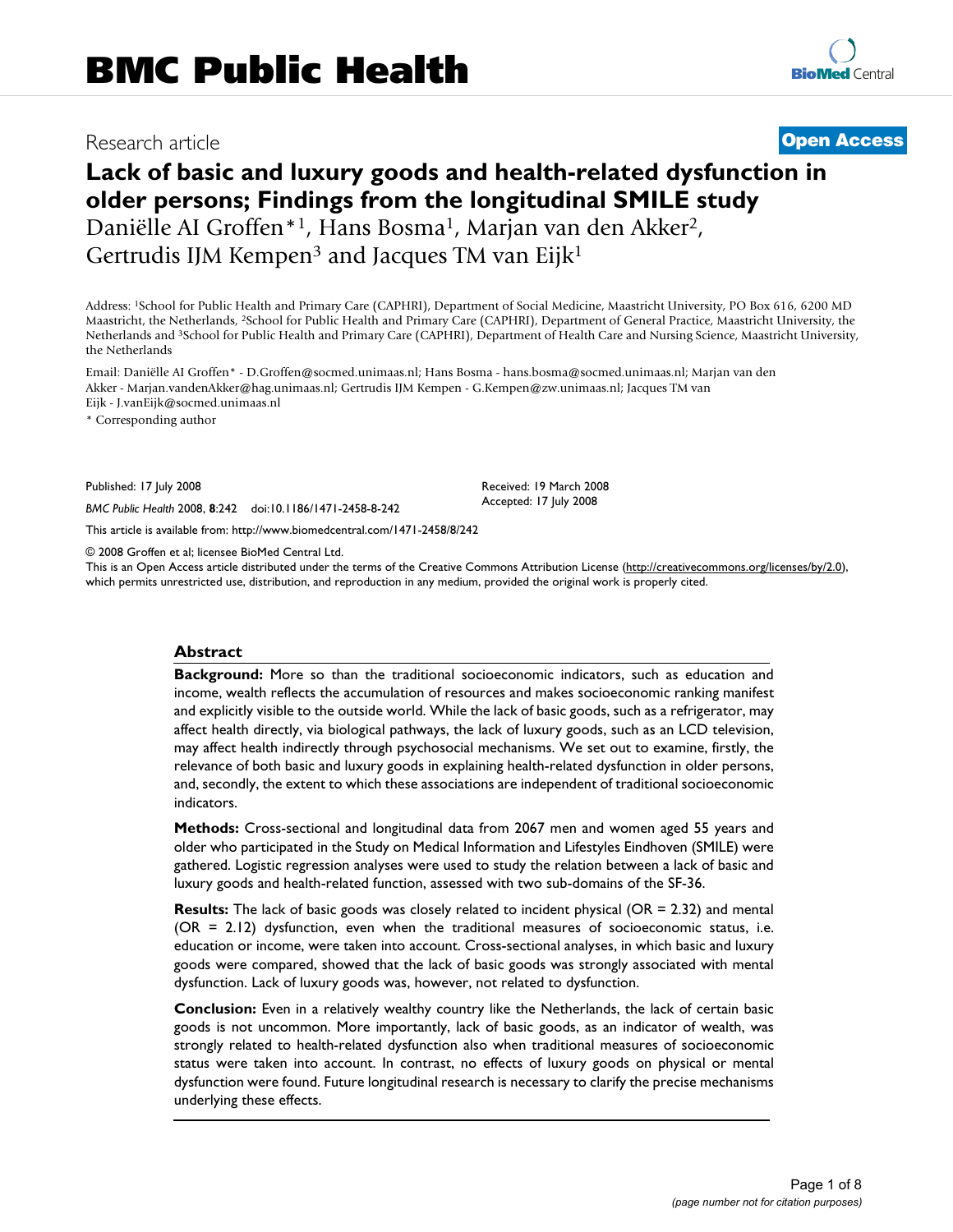# **Background**

Adverse socioeconomic circumstances affect probabilities of good health and risks of disease [1,2]. Less clear is whether this also holds for older populations of whom many are retired and not in the paid labour force anymore [3,4]. In such populations, wealth may be a more valid indicator of socioeconomic ranking than the traditional indicators of socio-economic status, such as education and income. Wealth refers to the individual's or household's total financial resources amassed over the course of life [5]. Hence, the cumulative character of wealth might be important, particularly among older persons because of such life course effects. Furthermore, through being wealthy or not, socioeconomic ranking becomes explicitly visible to the outside world, more than through variations in educational and income level. For example, possession of goods, such as a car and a house, may be an explicit projection of how wealthy a household is.

Although differently measured across studies [5-8], wealth can be measured by the possession or lack of basic (e.g. refrigerator) and luxury goods (e.g. LCD television) [7]. Lack of basic goods may have direct biological effects on health [7,9]. For example, the lack of a refrigerator has been shown to increase the risk of stomach cancer [10]. The lack of such basic goods may, further, be related to the lack of sufficient or qualitatively good food and poor housing conditions (e.g. cold and draught), factors that more generally have their sources in the material world [9]. According to some scholars, this neo-material hypothesis is the most important explanation of health differences [9,11].

For the lack of luxury goods in a household, however, it is much more difficult to imagine direct biological effects. The visibility of socioeconomic ranking might be particularly important for the luxury items. The ownership of a large LCD television (preferably visible through the windows) or two cars (preferably both in front of the house) may be an expression of conspicuous consumption and be considered as an outward-directed symbol of status and prestige. The resulting psychosocial comparisons with others (having less or more of such goods) emphasise the potential relevance of psychosocial explanations of socioeconomic differences in health, rather than material explanations alone [7,12-14].

While wealth might be particularly important for an older population because of its cumulative character, the effects of specific measures of wealth on health-related functioning, independent of education and income, have not been widely studied among older persons [5,15]. Using crosssectional and longitudinal data from the SMILE study, we set out to examine, firstly, the links between the possession of both basic and luxury goods and both mental and physical dysfunction in older Dutch men and women, and, secondly, the extent to which these links are independent of more traditional socioeconomic indicators, such as education and income.

# **Methods**

# *Design*

Data came from the longitudinal SMILE study (i.e. Study on Medical Information and Lifestyles Eindhoven), which started in November 2002 as a joint project of Maastricht University and the Eindhoven Corporation of Primary Health Care Centres. Eindhoven is a moderate city of approximately 200,000 inhabitants in the Southern part of The Netherlands. General practitioner's registers and annual postal questionnaires were used to collect data on health, lifestyles, and health care use. SMILE is a dynamic cohort, meaning that new participants will enter the population sample when they either reach the age of inclusion or when they are enrolled as a new patient in one of the participating centres and give informed consent. Responders may leave the population either through leaving the participating centres or due to death or drop-out [16]. Persons aged 55 years and older are considered as a separate population within SMILE [17].

# *Study population*

The present study uses data that were collected in May 2004 and May 2007. In May 2004, 11,180 persons of 55 years or older were sent a self-administered questionnaire, of whom 5,109 (46%) responded. Forty-two percent ( $N =$ 2,131) were followed up until May 2007. Data on educational level was extracted from the May 2003 questionnaire. After exclusion of persons that have missing scores on variables of interest, the main analyses consisted of 2,067 persons (989 men and 1078 women; mean age =  $67.6, SD = 7.5$ ).

## *Ethical review*

Written informed consent was asked when a patient registered in one of the participating health care centers. Privacy regulations are in agreement with the Dutch legislation. The medical ethical committee of the Maastricht Academic Hospital has approved of the study protocol of the SMILE study. Furthermore, the study was registered at the Dutch Data Protection Authority [16].

## *Measures*

## *Health-related function*

Information about mental and physical dysfunction was derived from the Dutch version of the MOS SF36 [18,19], assessed in May 2004 and May 2007. The SF36 is a shortform health survey with 36 questions, clustered in eight subscales related to functional health and well-being. The eight scales can be recoded in two distinct higher-order components, i.e. physical and mental function [19,20].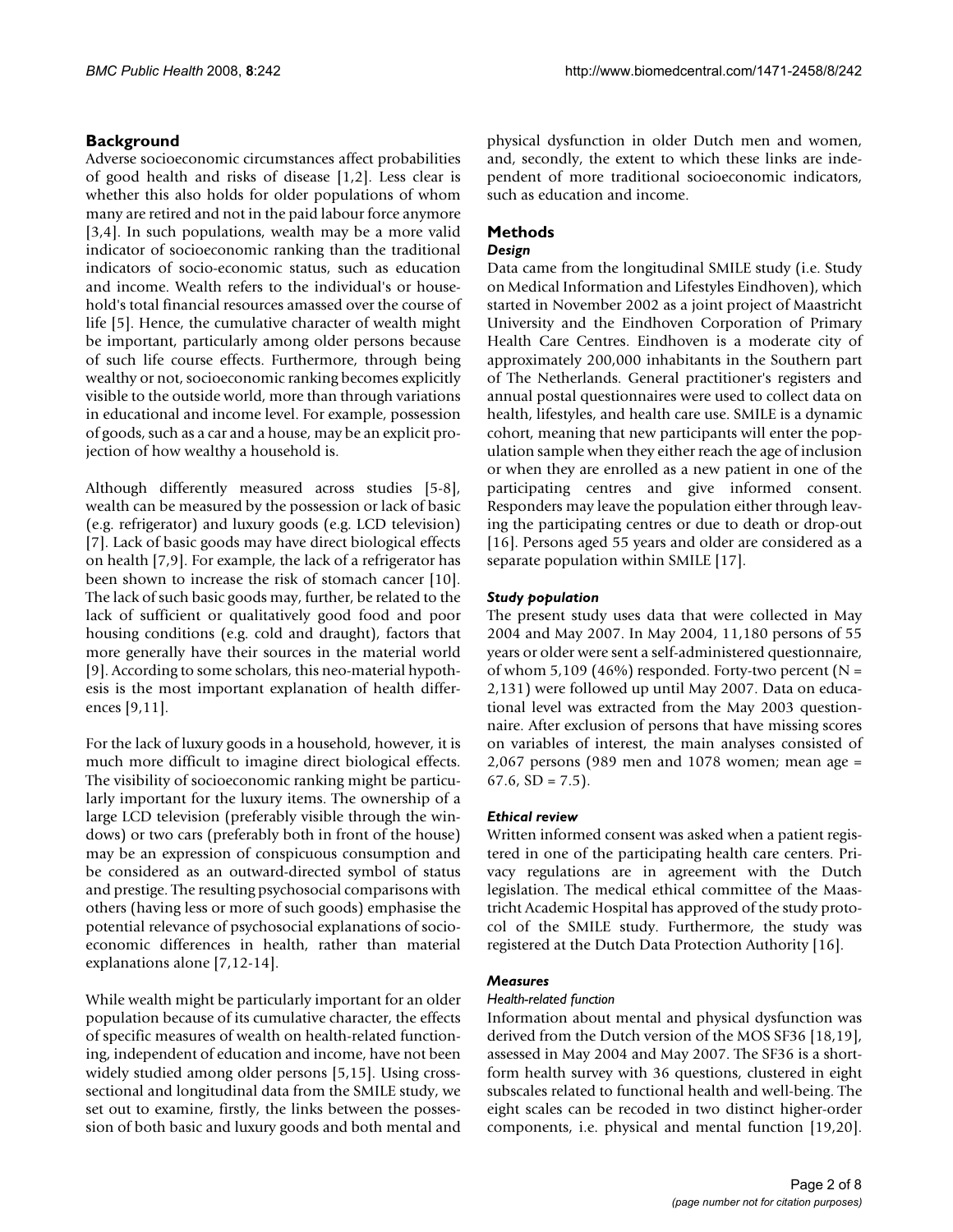For the purpose of this study, physical and mental dysfunction was defined as having a score below the 10th percentile (scores of  $\leq 30$  and  $\leq 36$  out of a range from 10 to 75, respectively). Furthermore, persons that have more than 50% missing scores on physical or mental function were excluded from the analyses [19].

#### *Basic and luxury goods*

Basic goods, measured in May 2004, included a freezer, oven, washing machine, refrigerator, telephone, car and own house [7,17,21]. Intentionally, three categories were created in such a way that each group contained approximately a third of the sample at baseline: the possession of 0 to 4 basic goods, possession of 5 or 6 basic goods, and possession of all 7 basic goods. Luxury goods have been measured in May 2007 and included a dishwasher, (tumble) dryer, solarium, microwave oven, DVD-player, DVDrecorder, video camera, PC (desktop), laptop, mp3 player, internet connection, plasma/LCD television, cellphone, caravan/trailer, second house, musical instrument, second car, navigation system in car, digital television, game console, and a digital photo camera [7]. Again, three categories were created: the possession of 0 to 5 luxury goods; possession of 6 to 10 luxury goods, and possession of 11 to 21 luxury goods.

## *Covariates*

Covariates were age, gender, educational level, and prevalent severe and less severe disease. Education was measured in May 2003, using a seven-point scale. Three categories were then created in such a way that each group contained approximately a third of the sample: primary school only (lowest); lower vocational education and intermediate general education (middle); intermediate vocational education, higher general education, higher vocational education, and university (highest). Income and financial problems were also separately controlled for, instead of educational level, but as findings were very similar, despite income having more missing scores, only findings for the educational control are presented. Respondents were further asked whether or not they had any of the severe (COPD, heart disease, bowel disease, liver disease, kidney disease, diabetes, cancer, epilepsy, and stroke) and less severe (migraine, joints, rheumatoid arthritis, arthrosis, back, injury, and other) diseases [22]. Presence of diseases was measured in May 2004 and May 2007.

## *Statistical analyses*

Chi-square tests, based on cross-tabulations, were computed to examine whether there were gender, age, disease status, and physical and mental function differences in the possession of basic or luxury goods. The associations of educational level with the possession of basic and luxury goods and with dysfunction were analysed as well. Multiple logistic regression models were fitted to examine whether lack of basic or luxury goods were associated with physical and mental dysfunction (measured in 2007). Possession of all of the selected basic goods or the highest category of luxury goods was the reference category. The first model was adjusted for age and sex. The second model comprised age and gender and was simultaneously adjusted for both the possession of luxury and basic goods. In the third model, odds ratios were further adjusted for educational level. The final model additionally controlled for the presence of severe (0–9) and less severe (0–7) diseases (measured in 2007). For the basic goods, longitudinal analyses were also done to study the relation with incident dysfunction between 2004 and 2007 ( $N = 124$ ). Prevalent dysfunction at the 2004 baseline was excluded ( $N = 150$ ). A similar sequence of models as described above was used, adjusting for severe and less severe diseases at baseline (measured in 2004). Finally, exploratory analyses were performed for different subgroups, i.e. younger (55–65) and older (>65) persons, male and female, persons with and without chronic diseases and persons with high or low education. All statistical analyses were performed using SPSS 14.0.1.

# **Results**

Older persons and women more often reported a relative lack of basic and luxury goods (not tabulated). For example, persons aged 75 or older were more likely to report owning four or less of the basic goods (20%) than persons between 55 and 64 years of age (5%). Furthermore, women were significantly more likely to report owning four or less of the basic goods (11%) than men (7%). Similar associations were found for the lack of luxury goods. Seventy percent of persons aged 75 years and older reported owning five or less of the luxury goods, while only 20% of persons between 55 and 65 years of age did so. Furthermore, only 4% of the oldest age group reported owning 11 to 21 of the luxury goods, while this was reported by 32% of the youngest age group. Moreover, men were more likely to report owning 11 to 21 of the luxury goods (22% versus 15%), and were less likely to report having five or less of the luxury goods (30% versus 45%) compared with women.

Table 1 presents the associations between the lack of basic and luxury goods and the prevalence of less severe and more severe diseases and physical and mental dysfunction. Persons owning four or less of the basic goods were more likely to suffer from severe diseases (31% versus 24%) and physical and mental dysfunction (19% versus 6%) than persons owning all of the selected basic goods. The lack of luxury goods was also related to the prevalence of severe diseases and physical and mental dysfunction, although associations were somewhat weaker.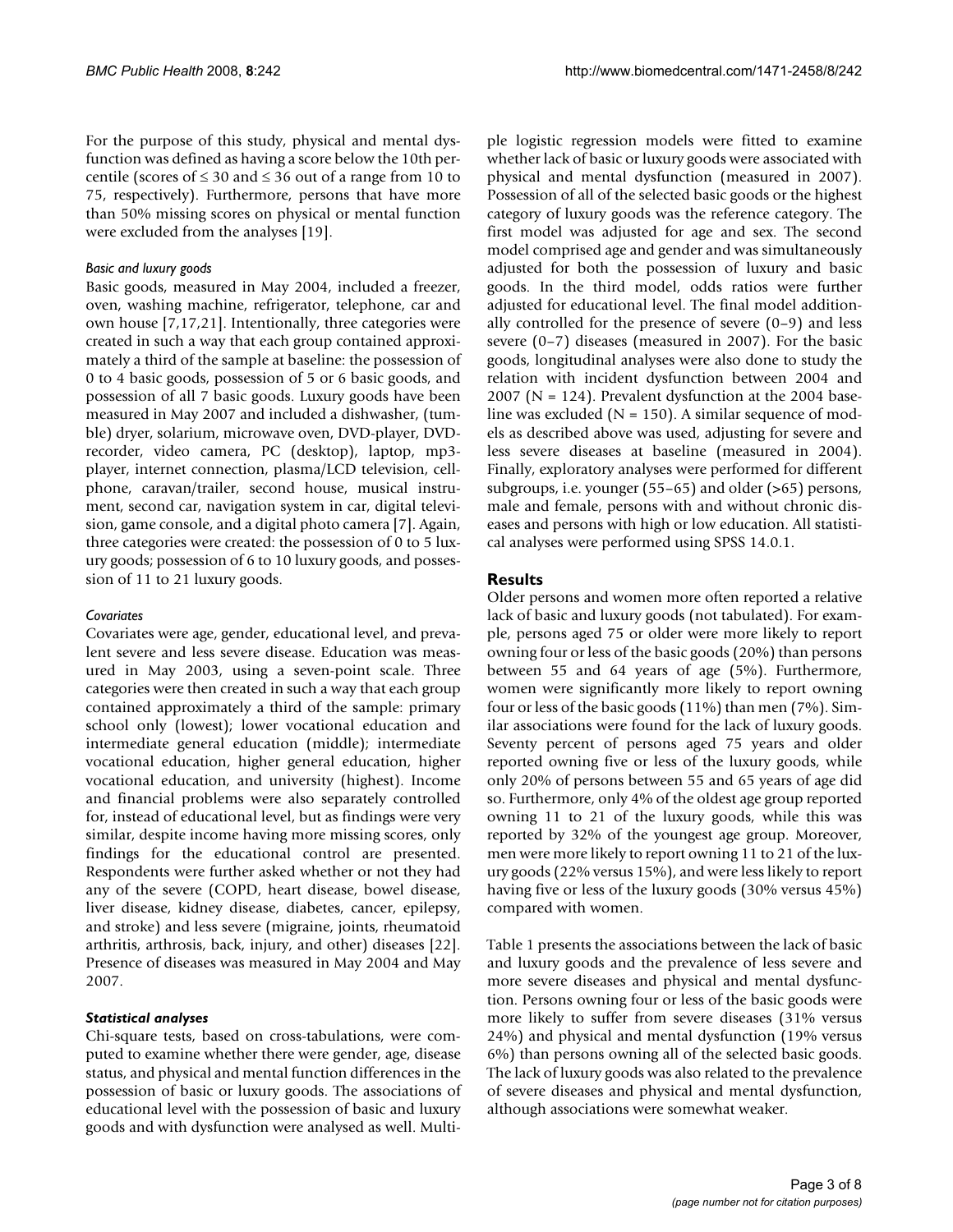|                    | Total        | $\geq$   less severe disease | $\geq$ I severe disease | <b>Physical dysfunction</b> | <b>Mental dysfunction</b> |
|--------------------|--------------|------------------------------|-------------------------|-----------------------------|---------------------------|
|                    | $N = 28584$  | $N = 1139$                   | $N = 769$               | $N = 262$                   | $N = 239$                 |
| <b>Basic goods</b> |              |                              |                         |                             |                           |
| $\leq 4$           | $N = 252$    | 42.1                         | 31.3                    | 19.4                        | 18.9                      |
| $5 - 6$            | $N = 1566$   | 40.4                         | 28.4                    | 12.1                        | 10.6                      |
|                    | $N = 1023$   | 39.3                         | 24.2                    | 6.3                         | 5.9                       |
|                    | Luxury goods |                              |                         |                             |                           |
| $\leq$ 5           | $N = 1081$   | 39.3                         | 31.2                    | 16.2                        | 12.2                      |
| $6 - 10$           | $N = 1232$   | 40.7                         | 25.2                    | 7.1                         | 8.2                       |
| $11 - 21$          | $N = 514$    | 41.4                         | 23.5                    | 7.2                         | 7.0                       |

**Table 1: Percentages of participants with diseases and with relative poor physical or mental function123**

1 Row percentages, for basic and luxury goods separately.

<sup>2</sup> Results in bold indicate a significant difference ( $X^2$ ; p < 0.05).

3 Diseases were self-reported.

4 Basic and luxury goods have different number of missing values.

Examination of the individual basic items (not tabulated) showed that not owning one's own house (52%), car (17%), or freezer (16%) were most often reported. Moreover, the lack of a car and own house were most strongly related to dysfunction. For example, 20% of persons not owning a car suffered from physical dysfunction compared with 7% of the car owners. Persons not owning a washing machine were more likely to report mental dysfunction (19% versus 9%) than those who possessed such a machine. Examination of the individual luxury items showed that it was particularly the lack of a personal computer, internet connection, and a mobile phone which were associated with dysfunction. For example, almost 15% of persons lacking an internet connection at home reported physical dysfunction, compared with only 7% of persons who had an internet connection available.

There was a significant positive association between the number of basic goods and the number of luxury goods (Spearman's  $R = 0.50$ ,  $P < 0.001$  using the continuous measures). Cross tabulations (not presented) showed that 84% of persons owning only four or less of the basic goods reported owning only five or less of the luxury goods, compared with only 18% of persons owning all of the basic goods.

Table 2 shows how education was associated with the possession of basic and luxury goods and health-related dysfunction. Twenty percent of persons with a low educational level reported owning only four or less of the basic goods, while only 4% of persons with a high educational level did so. Furthermore, 16% of persons with a low educational level reported poor physical and mental functioning, while only 7% in the group with a high educational level did so.

Table 3 shows that there was a substantial association between the lack of basic goods and mental dysfunction. Persons with four or less basic goods had more than twice the risk of mental dysfunction  $(OR = 2.56)$  of persons owning all of the selected basic goods. The significance of these associations even held after additional adjustment for luxury goods, educational level and severe and less severe diseases ( $OR = 2.13$ ). The lack of basic goods was also related to physical dysfunction ( $OR = 1.91$ ). However, the odds ratios became non-significant, when controlled for educational level and diseases. In contrast, the lack of luxury goods was not related to either mental or physical dysfunction. The unadjusted significant association between the relative lack of luxury goods and dysfunction, as shown in Table 1, disappeared when

**Table 2: The association of educational level with basic and luxury goods and health-related function123**

| Educatio<br>n | <b>Basic goods</b>    |                       | Luxury goods |                       |                        | <b>Physical function</b> |                              | <b>Mental function</b> |                              |                   |
|---------------|-----------------------|-----------------------|--------------|-----------------------|------------------------|--------------------------|------------------------------|------------------------|------------------------------|-------------------|
|               | $\leq 4$<br>$N = 195$ | $5 - 6$<br>$N = 1280$ | $7 N = 839$  | $\leq$ 5<br>$N = 868$ | $6 - 10$<br>$N = 1015$ | $11-21$<br>$N = 417$     | <b>Healthy</b><br>$N = 1871$ | Poor<br>$N = 208$      | <b>Healthy</b><br>$N = 1893$ | Poor<br>$N = 185$ |
| Low<br>Middle | 19.8<br>8.5           | 67.4                  | 12.8<br>30.8 | 65.2<br>41.0          | 28.7<br>42.9           | 6.0                      | 84.2                         | 15.8<br>10.9           | 84.2<br>91.4                 | 15.8              |
| High          | 3.9                   | 60.8<br>45.7          | 50.5         | 24.0                  | 51.3                   | 6.1<br>24.7              | 89.1<br>92.7                 | 7.3                    | 93.1                         | 8.6<br>6.9        |

1 Row percentages.

<sup>2</sup> Results in bold indicate a significant difference  $(X^2; p < 0.05)$ .

3 Basic and luxury goods have different number of missing values.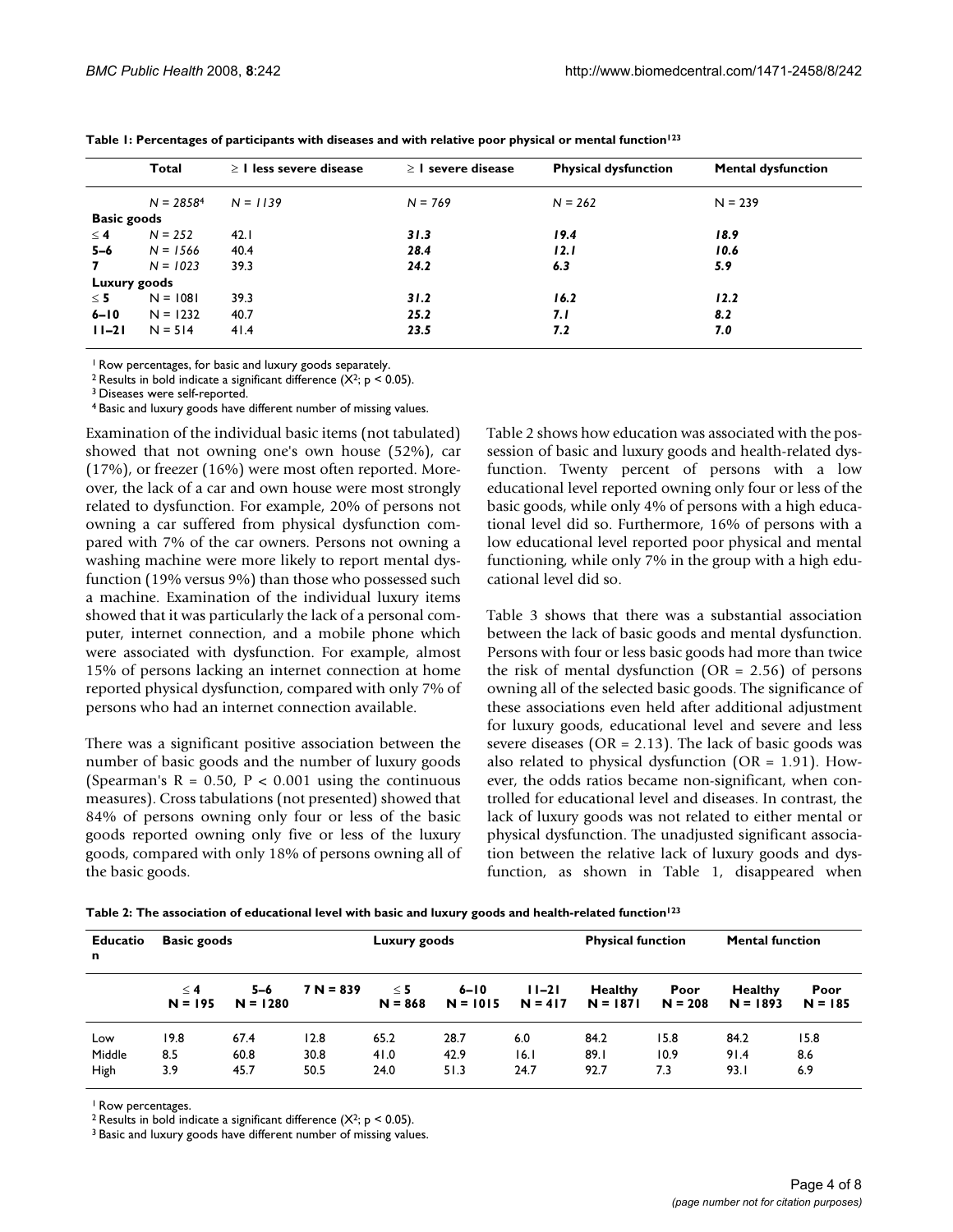|                    | Model $IT$ OR (95% CI) | <b>Model 22 OR (95% CI)</b> | <b>Model 33 OR (95% CI)</b>         | <b>Model 44 OR (95% CI)</b> |
|--------------------|------------------------|-----------------------------|-------------------------------------|-----------------------------|
| <b>Basic goods</b> |                        |                             | Physical dysfunction ( $N = 2067$ ) |                             |
| $\leq 4$           | $1.91(1.10-3.33)$      | $1.65(0.93 - 2.93)$         | $1.49(0.83 - 2.68)$                 | $1.28(0.68 - 2.42)$         |
| $5 - 6$            | $1.62$ (1.15-2.29)     | $1.51(1.06-2.15)$           | $1.42(0.99 - 2.04)$                 | $1.41(0.96 - 2.08)$         |
| 7                  | 1.00                   | 1.00                        | 1.00                                | 1.00                        |
| Luxury goods       |                        |                             |                                     |                             |
| $\leq$ 5           | $1.54(0.94 - 2.52)$    | $1.32(0.79 - 2.19)$         | $1.25(0.75-2.09)$                   | $1.11(0.64 - 1.92)$         |
| $6 - 10$           | $0.88(0.55 - 1.42)$    | $0.82(0.51 - 1.32)$         | $0.81(0.50 - 1.31)$                 | $0.77(0.46 - 1.28)$         |
| $11 - 21$          | 1.00                   | 1.00                        | 1.00                                | 1.00                        |
| <b>Basic goods</b> |                        |                             | Mental dysfunction $(N = 2067)$     |                             |
| $\leq 4$           | $2.56$ (1.48–4.34)     | $2.47(1.39 - 4.41)$         | $2.18(1.21 - 3.93)$                 | $2.13$ (1.17-3.84)          |
| $5 - 6$            | $1.53(1.08-2.18)$      | $1.51(1.05 - 2.17)$         | $1.39(0.96 - 2.02)$                 | $1.37(0.95 - 1.99)$         |
| $\overline{7}$     | 1.00                   | 1.00                        | 1.00                                | 1.00                        |
| Luxury goods       |                        |                             |                                     |                             |
| $\leq$ 5           | $1.33(0.82 - 2.16)$    | $1.04(0.62 - 1.74)$         | $0.97(0.58 - 1.62)$                 | $0.91(0.54 - 1.53)$         |
| $6 - 10$           | $1.02(0.65 - 1.60)$    | $0.91(0.58 - 1.44)$         | $0.90(0.57 - 1.43)$                 | $0.88(0.56 - 1.40)$         |
| $11 - 21$          | 1.00                   | 1.00                        | 1.00                                | 1.00                        |

**Table 3: Adjusted Odds Ratios (OR) of physical and mental dysfunction by basic and luxury goods**

1 Model 1 is adjusted for age and gender.

<sup>2</sup> Model 2 is adjusted for age, gender and simultaneously for luxury goods or basic goods.

<sup>3</sup> Model 3 is additionally adjusted for education.

4 Model 4 is additionally adjusted for severe and less severe diseases.

controlled for age and sex. Those without luxury goods being older, in particular, explained 85% of the corresponding unadjusted odds ratio of 2.59 (95% CI: 1.66– 4.04).

Longitudinal analyses showed that the lack of basic goods was related to both incident mental and physical dysfunction, even after additional adjustment for gender, age, luxury goods, educational level, and severe and less severe disease (OR = 2.32 for physical functioning and OR = 2.12 for mental functioning) (Table 4).

Effects were similar in men and women, for the younger  $( \leq 65)$  and older (>65) age groups, for diseased and nondiseased persons, and for both the lower and higher educated persons, as the respective interaction terms were not significant in our analyses. Furthermore, when using linear regression analyses with mental and physical function as continuous variables, similar associations were found.

#### **Discussion**

In this group of older Dutch men and women, a lack of basic goods was not uncommon. Moreover, this lack of basic goods, as indicator of wealth, turned out to be a good predictor of both incident physical and mental dysfunction, even when traditional measures of socio-economic status, i.e. education and income, were taken into account. No significant associations were found between the lack of luxury goods and dysfunction. All association were independent of the prevalence of severe and less severe diseases.

**Table 4: Odds ratios (OR) of the incidence of physical and mental dysfunction by basic goods1**

|                    | Model $12$ OR (95% CI) | <b>Model 23 OR (95% CI)</b> | <b>Model 3<sup>4</sup> OR (95% CI)</b> | <b>Model 4<sup>5</sup> OR (95% CI)</b> |
|--------------------|------------------------|-----------------------------|----------------------------------------|----------------------------------------|
| <b>Basic goods</b> |                        |                             | Physical functioning ( $n = 1769$ )    |                                        |
| $\leq 4$           | $2.56$ (1.17-5.60)     | $2.52$ (1.11-5.70)          | $2.63$ (1.14–6.07)                     | $2.32(1.00 - 5.38)$                    |
| $5 - 6$            | $1.73$ (1.04-2.89)     | 1.71 (1.01–2.90)            | $1.76(1.03 - 3.00)$                    | $1.70(0.99 - 2.90)$                    |
| 7                  | 1.00                   | 1.00                        | 1.00                                   | 1.00                                   |
| <b>Basic goods</b> |                        |                             | Mental functioning $(n = 1761)$        |                                        |
| $\leq 4$           | $2.50(1.26 - 4.94)$    | $2.52(1.23 - 5.16)$         | $2.30$ (1.11–4.79)                     | $2.12(1.01 - 4.73)$                    |
| $5 - 6$            | $1.35(0.87-2.11)$      | 1.36 (0.86-2.15)            | $1.29(0.81 - 2.05)$                    | $1.26(0.79 - 2.01)$                    |
| 7                  | 1.00                   | 00. ا                       | 1.00                                   | 1.00                                   |

<sup>1</sup> Prevalent dysfunction cases in 2004 are excluded from the analyses.

2 Model 1 is adjusted for age and gender.

3 Model 2 is additionally adjusted for luxury goods.

4 Model 3 is additionally adjusted for education.

5 Model 4 is additionally adjusted for severe and less severe diseases.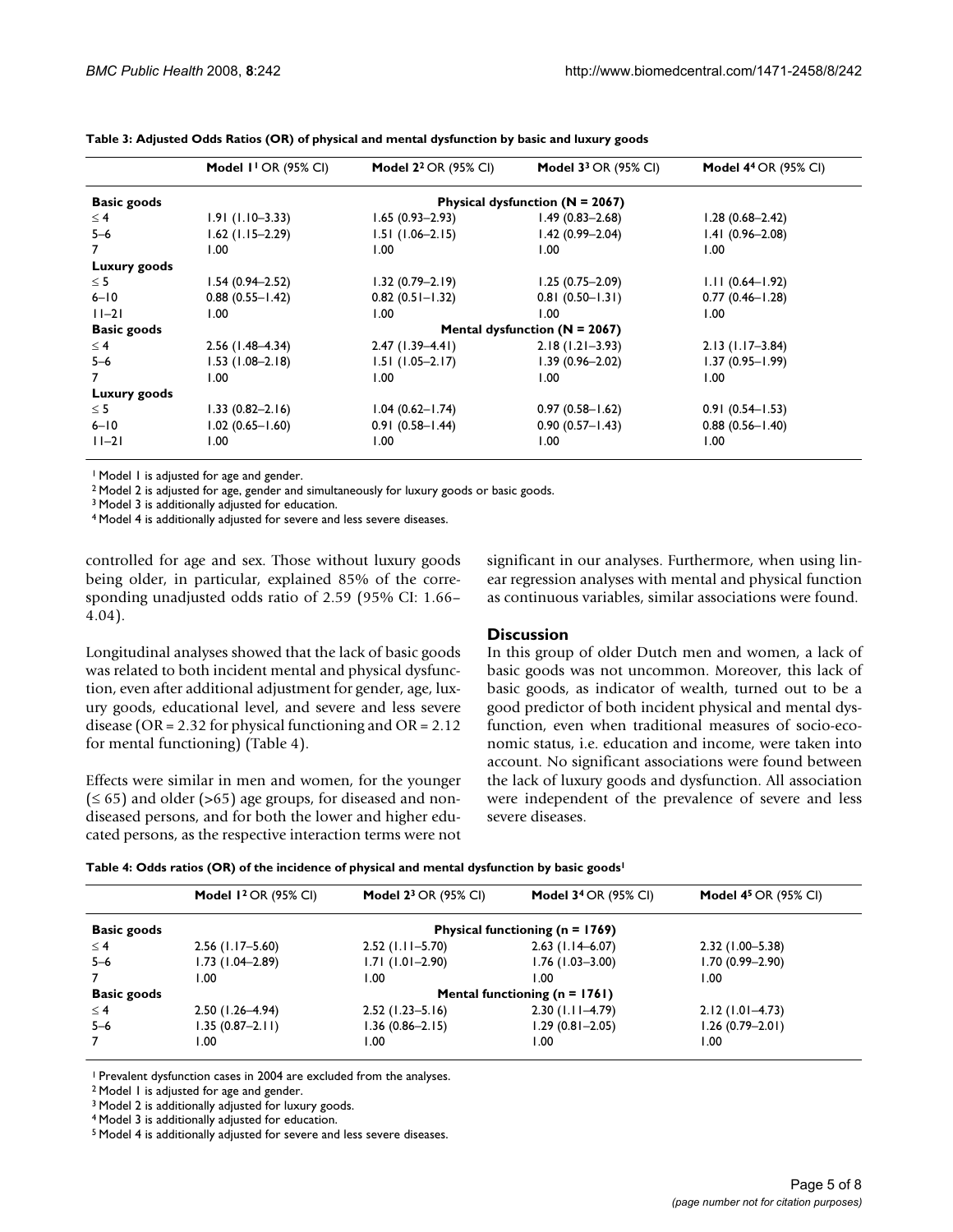Given that basic goods are indicators of wealth [5-8], our results suggest that for an older population wealth might be an additional or even more appropriate predictor of health-related dysfunction than the traditional measures of SES, i.e. education and income. This may be due to its cumulative character, indicating economic advantage and disadvantage amassed over the course of life. Wealth may, further, buffer the effects of lost or temporarily low income [5,15].

The lack of basic goods having more impact on healthrelated dysfunction than the lack of luxury goods is consistent with the view that material factors are important determinants of health. Living in poor material conditions or with a lack of resources may have a direct, biological, effect on health [9]. Furthermore, the lack of a car makes shopping for (healthy) food and access to health care services much more difficult and the ownership of a house may, on average, be associated with a better housing conditions [23].

However, psychological or psychosocial pathways cannot be excluded either. The lack of a car, refrigerator, or oven is visible for neighbours, friends, and acquaintances. The negative social comparison resulting from this apparent visibility might have adverse effects on self-esteem and subjective prestige, pride, and status through which eventually both mental and physical dysfunction might become compromised as well [12,14,24]. The possibility that psychological pathways might contribute is also substantiated by recent experiences with Dutch food banks. These are increasingly being moved to the suburbs, where their customers report less shame and other psychosocial problems, given that their visits to these more secluded environments are less likely to be noticed [25]. Perhaps shame may even be more prominent when lacking sufficient food or a refrigerator than a second house or a DVD recorder.

Why then are there no effects of a lack of luxury goods, where visibility and corresponding psychosocial pathways were hypothesised to have particular relevance? Our data suggest that the possession of a large LCD television or a second car does not make older persons healthier and happier compared with their neighbours who do not have such items. Pikhart and colleagues (2003), however, found that luxury items remained strongly associated with self-rated health even in fully adjusted models. It should, however, be noticed that this finding only held for a, on average younger (18+) Hungarian population. Similar to our study, luxury goods were only studied using cross-sectional data. Future longitudinal research is necessary to clarify the relations. As mentioned above, visible status, social comparisons and related psychosocial mechanisms [26] might also, and perhaps particularly, hold for

explaining the adverse health outcomes of lacking basic goods.

#### *Methodological considerations*

Several methodological limitations may affect the interpretation of the results of our study. Firstly, the selection of items is cultural [27] and time-dependent. The individual basic and luxury good items were chosen on the basis of recent reports [7,21]. Furthermore, as we state in our results section, certain items have more predictive power than others. However, before reducing the scales to the items that are predictive for dysfunction, more research is needed, also with other health outcomes. Further development and validation of measurement instruments to assess the possession of both basic and luxury goods is recommended. Moreover, more attention should be paid to additional measures of poor material circumstances, such as poor physical housing and working conditions (e.g. dampness, mould, and cold in the house and lifting heavy loads at work) [28,29].

Secondly, our study relied solely on self-reports which might have introduced measurement error for the dysfunction measures [30]. Individuals with a general tendency towards negative perceptions of material well-being may also over-report symptoms of health-related dysfunction (i.e. negative affectivity) [31]. This may have led to an overestimation of the presented association. However, by excluding prevalent dysfunction cases from the longitudinal analyses, persons with negative affectivity [32,33] have also been excluded. Overlap between the physical and mental functioning component of the SF-36 outcome measure might also have distorted our results [34]. However, these measures were only weakly correlated (Pearson's  $R = 0.168$ ,  $p < 0.001$ ) within our study population. Furthermore, poor people may have underreported their poverty. Out of shame, people may not want to admit not being able to afford certain (basic) items. This bias may have led to an underestimation of the presented associations.

Thirdly, the question remains why the longitudinal association between basic goods and physical dysfunction is stronger than the corresponding cross-sectional association. Except that longitudinal analyses are generally considered superior because of the exclusion of reverse causation, we could not come to an answer to this question. More research is recommended to disentangle possible underlying mechanisms.

Finally, our research may be limited by potential selection biases. Older persons living in nursing homes were not included which restricts the generalisability of our findings. The most disadvantaged older persons may be underrepresented in our research, because of premature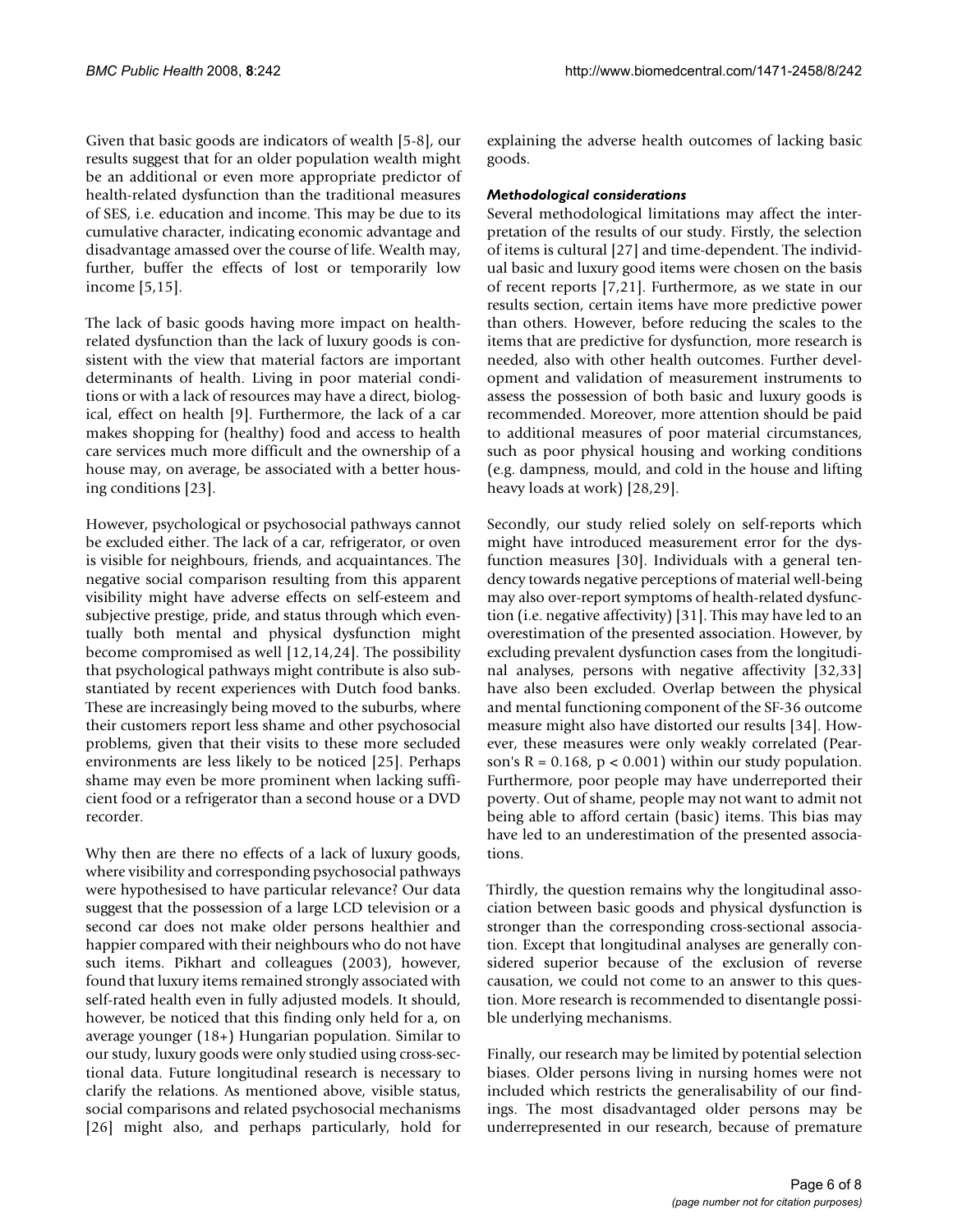mortality (the 'wealthy survivor' effect). Response analyses showed that men and persons from the youngest (<65) age groups were more likely to respond. Furthermore, attrition (between 2004 and 2007, 33% were lost to follow-up) was higher for persons that were lower educated and had worse scores on physical and mental function scores at the 2004 baseline ( $P < 0.001$ ). Missing values analyses revealed that persons with missing values on mental and/or physical function scales were significantly more likely to be lower educated, have fewer basic and luxury goods and have worse physical and mental function scores at the 2004 baseline. Similarly, persons with missing values on basic or luxury good items were more likely to report poor mental and physical function. This pattern of selective response and attrition may have led to an underestimation of the reported associations, although attrition's effect may be more disturbing for descriptive results than for measures of (longitudinal) association [35].

## **Conclusion**

Even in a relatively wealthy country like the Netherlands, the lack of certain basic goods is not uncommon. More importantly, lack of basic goods, as indicator of wealth, was strongly related to health-related dysfunction, also when taking into account traditional measures of socioeconomic status. In contrast, no effects of luxury goods on physical or mental dysfunction were found. Future longitudinal research is necessary to clarify the precise mechanisms underlying the effects and -particularly in older persons- to explore strategies to intervene upon the adverse effects of material deprivation.

## **Competing interests**

The authors declare that they have no competing interests.

## **Authors' contributions**

DAIG performed the statistical analyses and drafted the manuscript. HB formulated the hypotheses. MvdA was responsible for the design of the SMILE study. All authors (HB,MvdA,GIJMK,JTMvE) edited and approved the final manuscript.

#### **Acknowledgements**

The longitudinal SMILE study is carried out by the department of General Practice of Maastricht University, in collaboration with the Public Health Services of the city of Eindhoven. Currently, nine general practices and their 40,000 patients are participating. The investigators are indebted to the participants for their willingness to participate in the study.

#### **References**

- 1. Wilkinson RG, Marmot M: **Social determinants of health: the solid facts.** 2nd edition. WHO; 2003.
- 2. Ferrie JE, Shipley MJ, Davey Smith G, Stansfeld S, Marmot M: **Change in health inequalities among British civil servants: the Whitehall II study.** *Journal of Epidemiology and Community Health* 2002, **56:**922-926.
- 3. Breeze E, Fletcher AE, Leon DA, Marmot MG, Clarke RJ, Shipley MJ: **[Do socioeconomic disadvantages persist into old age? Self](http://www.ncbi.nlm.nih.gov/entrez/query.fcgi?cmd=Retrieve&db=PubMed&dopt=Abstract&list_uids=11211638)reported morbidity in a 29-year follow-up of the Whitehall [study.](http://www.ncbi.nlm.nih.gov/entrez/query.fcgi?cmd=Retrieve&db=PubMed&dopt=Abstract&list_uids=11211638)** *American Journal of Public Health* 2001, **91(2):**277-283.
- 4. Artazcoz L, Rueda S: **Social inequalities in health among the elderly: a challenge for public health research.** *Journal of Epidemiology and Community Health* 2007, **61:**466-467.
- Pollack CE, Chideya S, Cubbin C, Williams B, Dekker M, Braveman PA: **[Should health studies measure wealth? A systematic](http://www.ncbi.nlm.nih.gov/entrez/query.fcgi?cmd=Retrieve&db=PubMed&dopt=Abstract&list_uids=17826585) [review.](http://www.ncbi.nlm.nih.gov/entrez/query.fcgi?cmd=Retrieve&db=PubMed&dopt=Abstract&list_uids=17826585)** *American Journal of Preventive Medicine* 2007, **33(3):**250-264.
- 6. Macintyre S, McKay L, Der G, Hiscock R: **[Socio-economic position](http://www.ncbi.nlm.nih.gov/entrez/query.fcgi?cmd=Retrieve&db=PubMed&dopt=Abstract&list_uids=14747587) [and health: what you observe depends on how you measure](http://www.ncbi.nlm.nih.gov/entrez/query.fcgi?cmd=Retrieve&db=PubMed&dopt=Abstract&list_uids=14747587) [it.](http://www.ncbi.nlm.nih.gov/entrez/query.fcgi?cmd=Retrieve&db=PubMed&dopt=Abstract&list_uids=14747587)** *Journal of Public Health Medicine* 2003, **25(4):**288-294.
- 7. Pikhart H, Bobak M, Rose R, Marmot M: **[Household item owner](http://www.ncbi.nlm.nih.gov/entrez/query.fcgi?cmd=Retrieve&db=PubMed&dopt=Abstract&list_uids=14641929)[ship and self-rated health: material and psychosocial expla](http://www.ncbi.nlm.nih.gov/entrez/query.fcgi?cmd=Retrieve&db=PubMed&dopt=Abstract&list_uids=14641929)[nations.](http://www.ncbi.nlm.nih.gov/entrez/query.fcgi?cmd=Retrieve&db=PubMed&dopt=Abstract&list_uids=14641929)** *BMC Public Health* 2003, **3(38):**.
- 8. Duncan GJ, Daly MC, McDonough P, Williams DR: **[Optimal indica](http://www.ncbi.nlm.nih.gov/entrez/query.fcgi?cmd=Retrieve&db=PubMed&dopt=Abstract&list_uids=12084700)[tors of socioeconomic status for health research.](http://www.ncbi.nlm.nih.gov/entrez/query.fcgi?cmd=Retrieve&db=PubMed&dopt=Abstract&list_uids=12084700)** *American Journal of Public Health* 2002, **92(7):**1151-1157.
- 9. Lynch JW, Davey Smith G, Kaplan GA, House JS: **[Income inequality](http://www.ncbi.nlm.nih.gov/entrez/query.fcgi?cmd=Retrieve&db=PubMed&dopt=Abstract&list_uids=10784551) [and mortality: importance to health of individual income,](http://www.ncbi.nlm.nih.gov/entrez/query.fcgi?cmd=Retrieve&db=PubMed&dopt=Abstract&list_uids=10784551) [psychosocial environment, or material conditions.](http://www.ncbi.nlm.nih.gov/entrez/query.fcgi?cmd=Retrieve&db=PubMed&dopt=Abstract&list_uids=10784551)** *British Medical Journal* 2000, **320:**1200-1204.
- 10. Boeing H: **Epidemiological research in stomach cancer: progress over the last ten years.** *Journal of Cancer Research and Clinical Oncology* 1991, **117(2):**133-143.
- 11. Macleod J, Davey Smith G, Metcalfe C, Hart C: **Is subjective social status a more important determinant of health than objective social status? Evidence from a prospective observational study of Scottish men.** *Social Science and Medicine* 2005, **61(9):**1916-1929.
- 12. Marmot MG, Wilkinson RG: **[Psychosocial and material path](http://www.ncbi.nlm.nih.gov/entrez/query.fcgi?cmd=Retrieve&db=PubMed&dopt=Abstract&list_uids=11358781)[ways in the relation between income and health: a response](http://www.ncbi.nlm.nih.gov/entrez/query.fcgi?cmd=Retrieve&db=PubMed&dopt=Abstract&list_uids=11358781) [to Lynch et al.](http://www.ncbi.nlm.nih.gov/entrez/query.fcgi?cmd=Retrieve&db=PubMed&dopt=Abstract&list_uids=11358781)** *British Medical Journal* 2001, **322:**1233-1236.
- 13. Marmot MG: **[Understanding social inequalities in health.](http://www.ncbi.nlm.nih.gov/entrez/query.fcgi?cmd=Retrieve&db=PubMed&dopt=Abstract&list_uids=14563071)** *Perspect Biol Med* 2003, **46(3 Suppl):**S9-23.
- 14. Fliessbach K, Weber B, Trautner P, Dohmen T, Sunde U, Elger CE, Falk A: **[Social comparison affects reward-related brain activ](http://www.ncbi.nlm.nih.gov/entrez/query.fcgi?cmd=Retrieve&db=PubMed&dopt=Abstract&list_uids=18033886)[ity in the human ventral striatum.](http://www.ncbi.nlm.nih.gov/entrez/query.fcgi?cmd=Retrieve&db=PubMed&dopt=Abstract&list_uids=18033886)** *Science* 2007, **318:**1305-1308.
- 15. von dem Knesebeck O, Luschen G, Cockerham WC, Siegrist J: **Socioeconomic status and health among the aged in the United States and Germany: A comparative cross-sectional study.** *Social Science and Medicine* 2003, **57:**1643-1652.
- 16. Van den Akker M, Spigt MG, de Raeve L, van Steenkiste B, Metsemakers JFM, van Voorst EJ, de Vries H: **[The SMILE study: A Study of](http://www.ncbi.nlm.nih.gov/entrez/query.fcgi?cmd=Retrieve&db=PubMed&dopt=Abstract&list_uids=18208599) [Medical Information and Lifestyles in Eindhoven. The ration](http://www.ncbi.nlm.nih.gov/entrez/query.fcgi?cmd=Retrieve&db=PubMed&dopt=Abstract&list_uids=18208599)ale and contents of a large prospective dynamic cohort [study.](http://www.ncbi.nlm.nih.gov/entrez/query.fcgi?cmd=Retrieve&db=PubMed&dopt=Abstract&list_uids=18208599)** *BMC Public Health* 2008, **8(19):**.
- 17. Groffen DAI, Bosma H, van den Akker M, Kempen GIJM, van Eijk JTM: **[Material deprivation and health-related dysfunction in older](http://www.ncbi.nlm.nih.gov/entrez/query.fcgi?cmd=Retrieve&db=PubMed&dopt=Abstract&list_uids=18160391) [Dutch people; Findings from the SMILE study.](http://www.ncbi.nlm.nih.gov/entrez/query.fcgi?cmd=Retrieve&db=PubMed&dopt=Abstract&list_uids=18160391)** *European Journal of Public Health* 2008, **18(3):**258-263.
- 18. Ware JE, Sherbourne CD: **[The Rand-36 Short-form Health Sta](http://www.ncbi.nlm.nih.gov/entrez/query.fcgi?cmd=Retrieve&db=PubMed&dopt=Abstract&list_uids=1593914)[tus Survey 1: Conceptual framework and item selection.](http://www.ncbi.nlm.nih.gov/entrez/query.fcgi?cmd=Retrieve&db=PubMed&dopt=Abstract&list_uids=1593914)** *Medical Care* 1992, **30(6):**473-481.
- 19. Van der Zee KI, Sanderman R, Heyink J: **De psychometrische kwaliteiten van de MOS 36 item Short Form Health Survey in een Nederlandse populatie.** *Tijdschrift voor Sociale Gezondheidszorg* 1993, **4:**183-191.
- 20. Ware JE, Kosinski M: **Interpreting SF-36 summary health measures: a response.** *Quality of Life Research* 2001, **10:**415-420.
- 21. Jehoel-Gijsbers G: **Sociale uitsluiting in Nederland.** The Hague , Netherlands Institute for Social Research/SCP; 2003.
- 22. Koster A, Bosma H, Kempen GI, Van Lenthe FJ, Van Eijk JT, Mackenbach JP: **Socioeconomic inequalities in mobility decline in chronic disease groups (asthma/COPD, heart disease, diabetes mellitus, low back pain): only a minor role for disease severity and comorbidity.** *Journal of Epidemiology and Community Health* 2004, **58:**862-869.
- 23. Grundy H, Holt G: **The socioeconomic status of older adults: how should we measure it in studies of health inequalities?** *Journal of Epidemiology and Community health* 2001, **55:**895-904.
- 24. Vetter S, Endrass J, Schweizer I, Teng HM, Rossler W, Gallo WT: **[The](http://www.ncbi.nlm.nih.gov/entrez/query.fcgi?cmd=Retrieve&db=PubMed&dopt=Abstract&list_uids=16952322) [effects of economic deprivation on psychological well-being](http://www.ncbi.nlm.nih.gov/entrez/query.fcgi?cmd=Retrieve&db=PubMed&dopt=Abstract&list_uids=16952322) [among the working population of Switzerland.](http://www.ncbi.nlm.nih.gov/entrez/query.fcgi?cmd=Retrieve&db=PubMed&dopt=Abstract&list_uids=16952322)** *BMC Public Health* 2006, **6(1):**223.